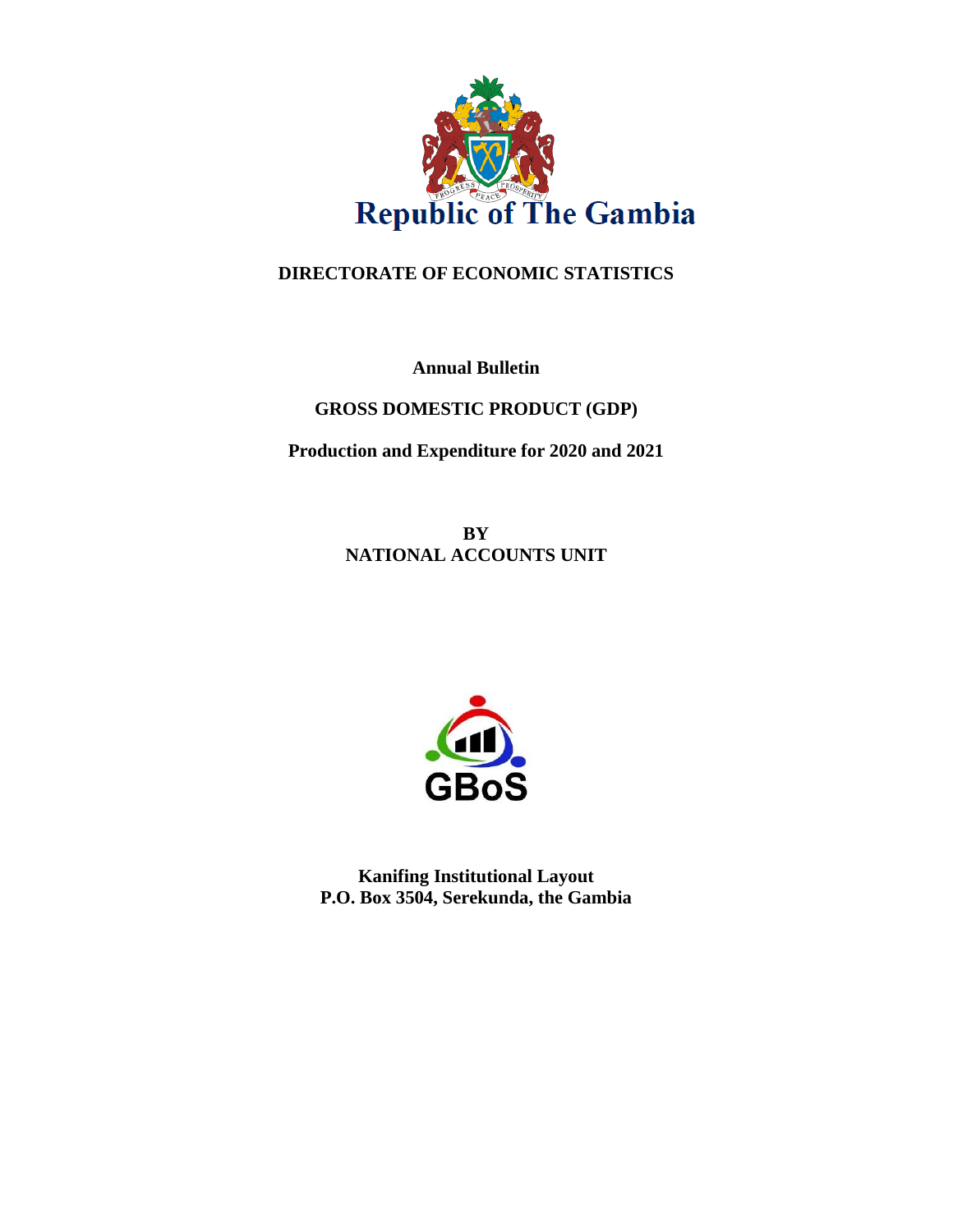## **Table of Contents**

| $\mathbf{1}$            |     |  |
|-------------------------|-----|--|
|                         | 1.1 |  |
|                         | 1.2 |  |
| $\mathbf{2}$            |     |  |
| $\mathbf{3}$            |     |  |
| $\overline{\mathbf{4}}$ |     |  |
|                         | 4.1 |  |
|                         | 4.2 |  |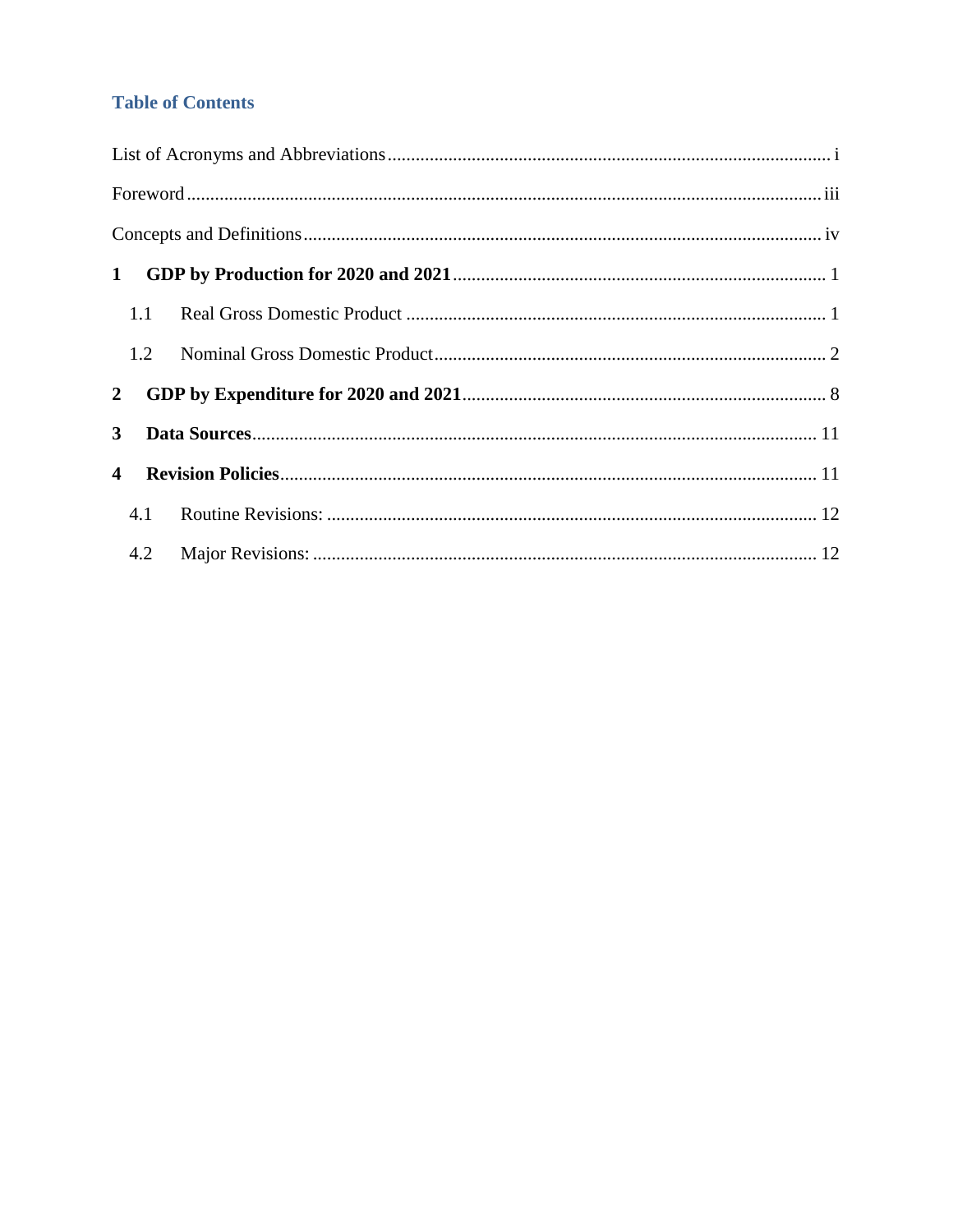# <span id="page-2-0"></span>**List of Acronyms and Abbreviations**

| <b>BoP</b>    | <b>Balance of Payment</b>                                                                     |
|---------------|-----------------------------------------------------------------------------------------------|
| <b>CPI</b>    | <b>Consumer Price Index</b>                                                                   |
| <b>CBG</b>    | Central Bank of The Gambia                                                                    |
| CP            | <b>Current Prices</b>                                                                         |
| <b>DoA</b>    | Department of Agriculture                                                                     |
| <b>FISIM</b>  | Financial Intermediation Services Indirectly Measured                                         |
| GBoS          | <b>Gambia Bureau of Statistics</b>                                                            |
| GoTG          | Government of The Gambia                                                                      |
| <b>GDP</b>    | <b>Gross Domestic Product</b>                                                                 |
| <b>GCF</b>    | <b>Gross Capital Formation</b>                                                                |
| <b>GFCF</b>   | <b>Gross Fixed Capital Formation</b>                                                          |
| <b>GCFCE</b>  | General Government Final Consumption Expenditure                                              |
| <b>GMD</b>    | Gambian Dalasi                                                                                |
| GO            | <b>Gross Output</b>                                                                           |
| <b>GVA</b>    | <b>Gross Value Added</b>                                                                      |
| I/O ratio     | Input-output ratio                                                                            |
| IC            | <b>Intermediate Consumption</b>                                                               |
| <b>IHS</b>    | <b>Integrated Household Survey</b>                                                            |
| IMF           | <b>International Monetary Fund</b>                                                            |
| ISIC Rev. 3.1 | International Standard Industrial Classification of All Economics Activities,<br>Revision 3.1 |
| ISIC Rev. 4   | International Standard Industrial Classification of All Economics Activities,<br>Revision 4   |
| <b>MDAs</b>   | Ministries, Departments and Agencies                                                          |
| MoA           | Ministry of Agriculture                                                                       |
| <b>MoFEA</b>  | Ministry of Finance & Economic Affairs                                                        |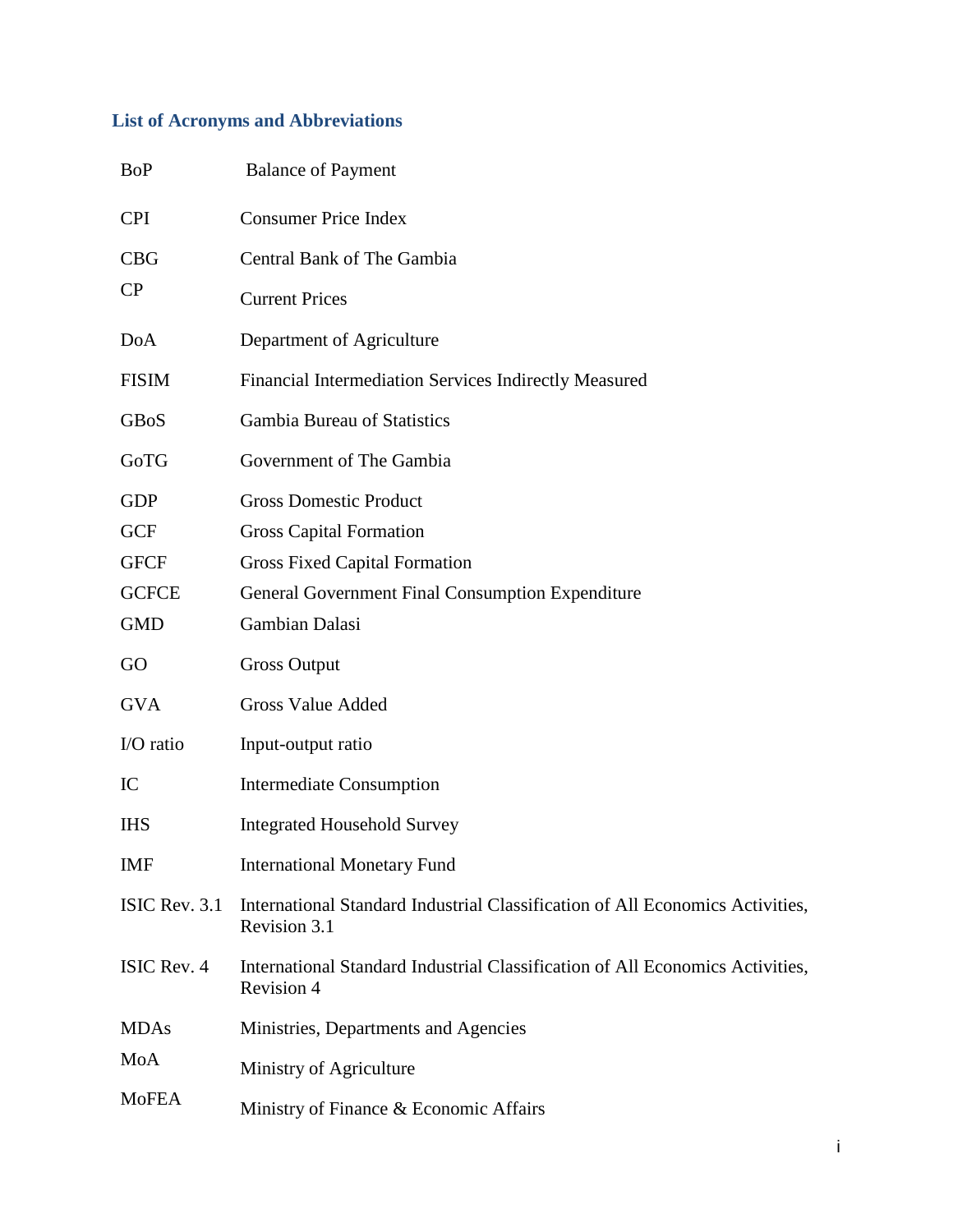| <b>NASS</b>     | <b>National Agricultural Sample Survey</b>                         |
|-----------------|--------------------------------------------------------------------|
| <b>NPIs</b>     | <b>Non-Profit Institutions</b>                                     |
| <b>NPISHs</b>   | Non-Profit Institutions Serving Households                         |
| <b>SNA 2008</b> | <b>System of National Accounts 2008</b>                            |
| <b>UN</b>       | <b>United Nations</b>                                              |
| US\$            | <b>United States Dollar</b>                                        |
| VA              | Value Added                                                        |
| <b>VAT</b>      | Value Added Tax                                                    |
| <b>HFCE</b>     | Household Final Consumption Expenditure                            |
| ISIC Rev. 4     | <b>International Standard Industrial Classification Revision 4</b> |
| <b>KP</b>       | <b>Constant Prices</b>                                             |
| SGO             | <b>Statement of Government Operations</b>                          |
| <b>SNA</b>      | <b>System of National Accounts</b>                                 |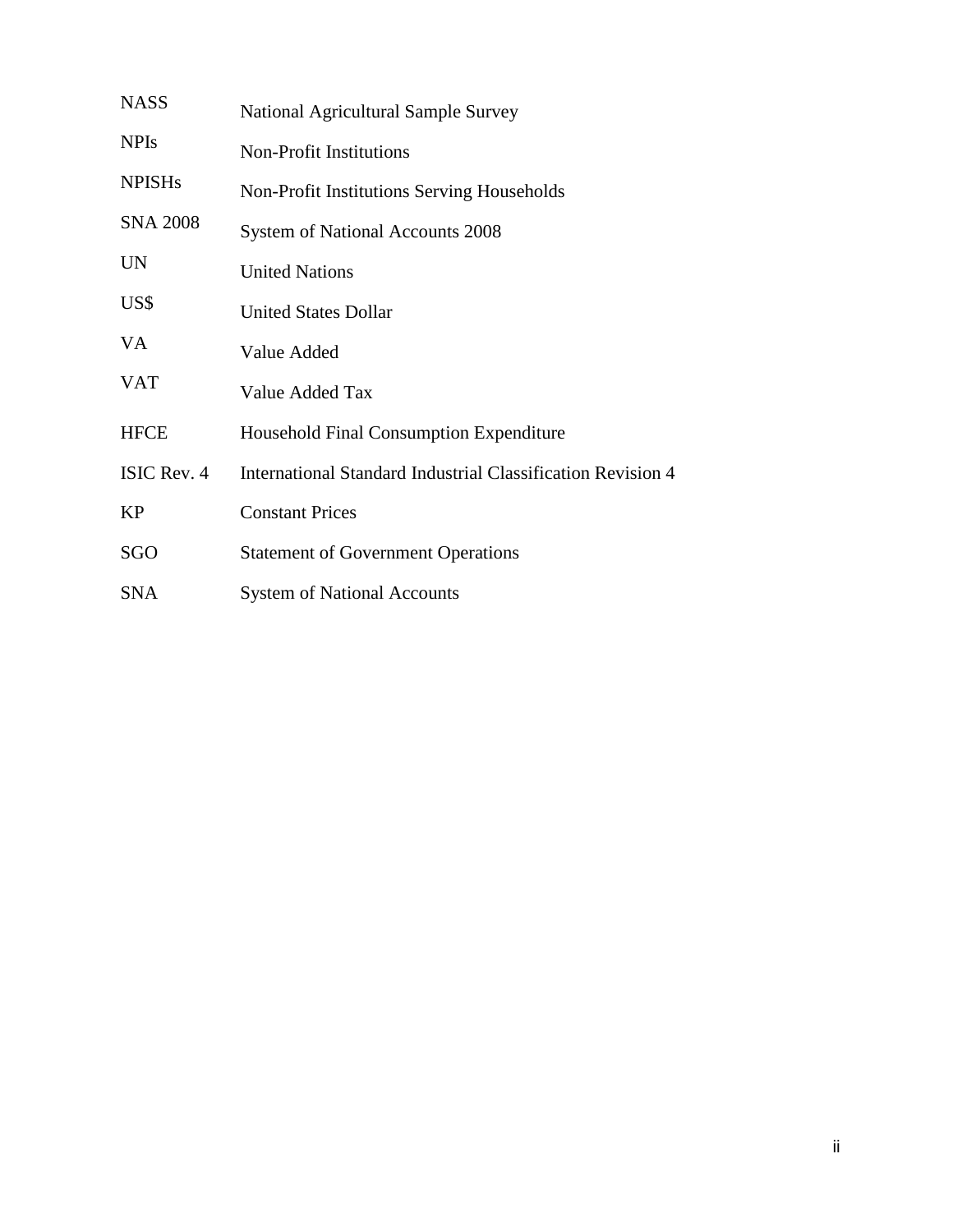## <span id="page-4-0"></span>**Foreword**

The National Accounts Unit of the Gambia Bureau of Statistics (GBoS) is very pleased to deliver to users the Gross Domestic Product (GDP) estimates for 2020 and 2021 using the production and expenditure approaches.

The results presented in this report are the revised GDP estimates for 2020 and the provisional estimates for 2021 by the production approach (supply side) covering economic activities within the boundaries of The Gambia as well as the expenditure approach (demand side) covering the five components of GDP by expenditure.

Gross Domestic Product estimations are harmonized with concepts and definitions of the System of National Accounts 2008 (2008 SNA). The System of National Accounts is the framework that describes the economy and measures its development over time. The main objective of the SNA is to provide detailed information about the economy to policymakers for planning, policy formulation, decision-making, and monitoring of the economy. The production of annual GDP estimates has been made possible due to the combined efforts of several players.

I, therefore, wish to take this opportunity to extend gratitude to the various Government agencies and private establishments that provided the required data used in the compilation of the GDP estimates for both the production and expenditure approaches.

I would also wish to extend appreciation to the staff of the Bureau from the Directorates of Economic Statistics and Social Statistics for providing the National Accounts Unit with the data required for the compilation of GDP estimates.

Furthermore, I would like to thank the International Monetary Fund (IMF) through the IMF Regional Technical Assistance Center for West Africa 2 (AFRITAC West 2) for having provided the Technical Assistance in this process.

I wish to express sincere acknowledgment and appreciation to the dedicated and committed National Accounts team namely, Mrs. Fatou Jobarteh, and Mr. Alimou Jallow. Special thanks also go to Ms. Isatou Badjie from the Tourism, Transport and Communication Unit for her involvement and dedication during this process.

Finally, I wish to extend special thanks to, Mrs. Mama Jarju, Principal Statistician and Head of the National Accounts Unit, for supervising and participating in the collection, compilation, and analysis of the 2020 and 2021 GDP estimates; and to Mr. Samba Barrow, Director of Economic Statistics, for his support and commitment in ensuring the timely release of the GDP estimates.

Nyakassi M.B. Sanyang Statistician General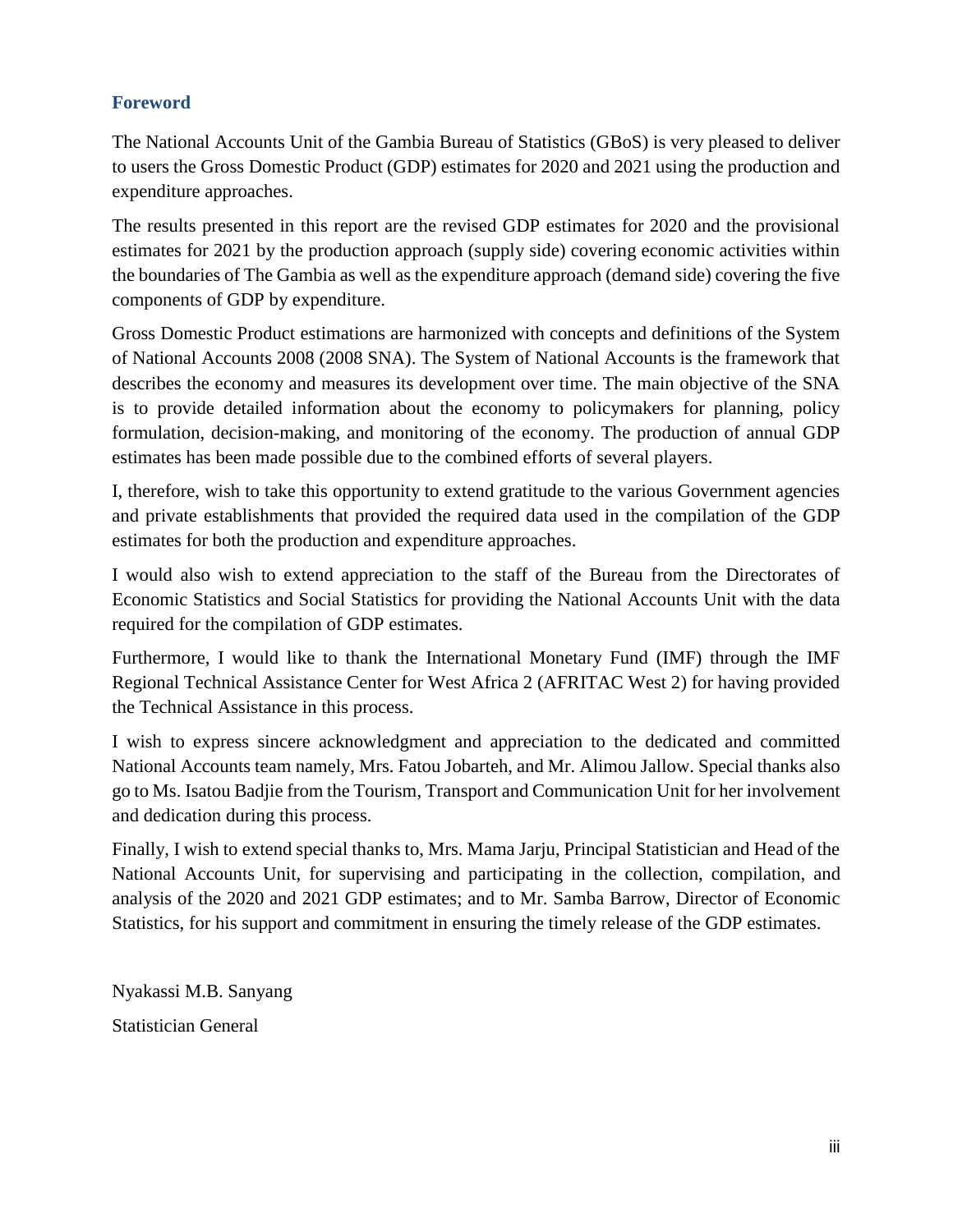### <span id="page-5-0"></span>**Concepts and Definitions**

**GDP** at market prices is the final result of the production activity of productive resident units in a country during a year. It is calculated in three approaches: production approach, expenditure approach and income approach.

**GDP according to the production approach** is equal to the sum of gross value added relevant to different kinds of activities, adding taxes and subtracting subsidies on products (not distributed to sectors or branches of a certain activity);

**Output** is the production of goods and services by an establishment, excluding the value of any goods and services used in an activity for which the establishment does not assume the risk of using the products in production, and excluding the value consumed by the same establishment except for goods and services used for capital formation of own final consumption. There are three types of outputs: market output; output produced for own final use; and non-market output.

**Intermediate Consumption** consists of goods and services consumed as inputs by a process of production, excluding fixed assets whose consumption is recorded as consumption of fixed capital. The goods and services are either transformed or used up by the production services.

**Gross Value Added** represents the contribution of different activities to GDP and is calculated as the difference between the output and intermediate consumption.

**Nominal GDP** measures the current market value of a country's gross domestic product.

**Real GDP** measures the volume level of a gross domestic product after changes in prices have been taken into account. It is obtained by expressing values in terms of a base period or previous period prices.

**Taxes on products** are paid taxes per unit of some goods and services like the Value Added Tax, excise and customs' tax on imports.

**Subsidies on products** are non-reverse payment made by public administration units to the companies in the form of a certain amount of money per unit of goods or services. Subsidies on imports consist of goods or services payable when the product surpasses the border of economic territory or if the services were made to resident institutional units.

**Financial Intermediation Services Indirectly Measured (FISIM)** is an indirect measure of the value of financial intermediation services provided but for which financial institutions do not charge explicitly.

**Basic prices** are the price receivable by the producer from the purchaser for a unit of a good or service produced as output, minus any tax payable and any subsidy receivable on the product. It excludes any transport charges invoiced separately by the producer.

**Market prices** are the prices after adding taxes and deducting subsidies on products.

**Current prices** refer to the prevailing market price paid on goods and services.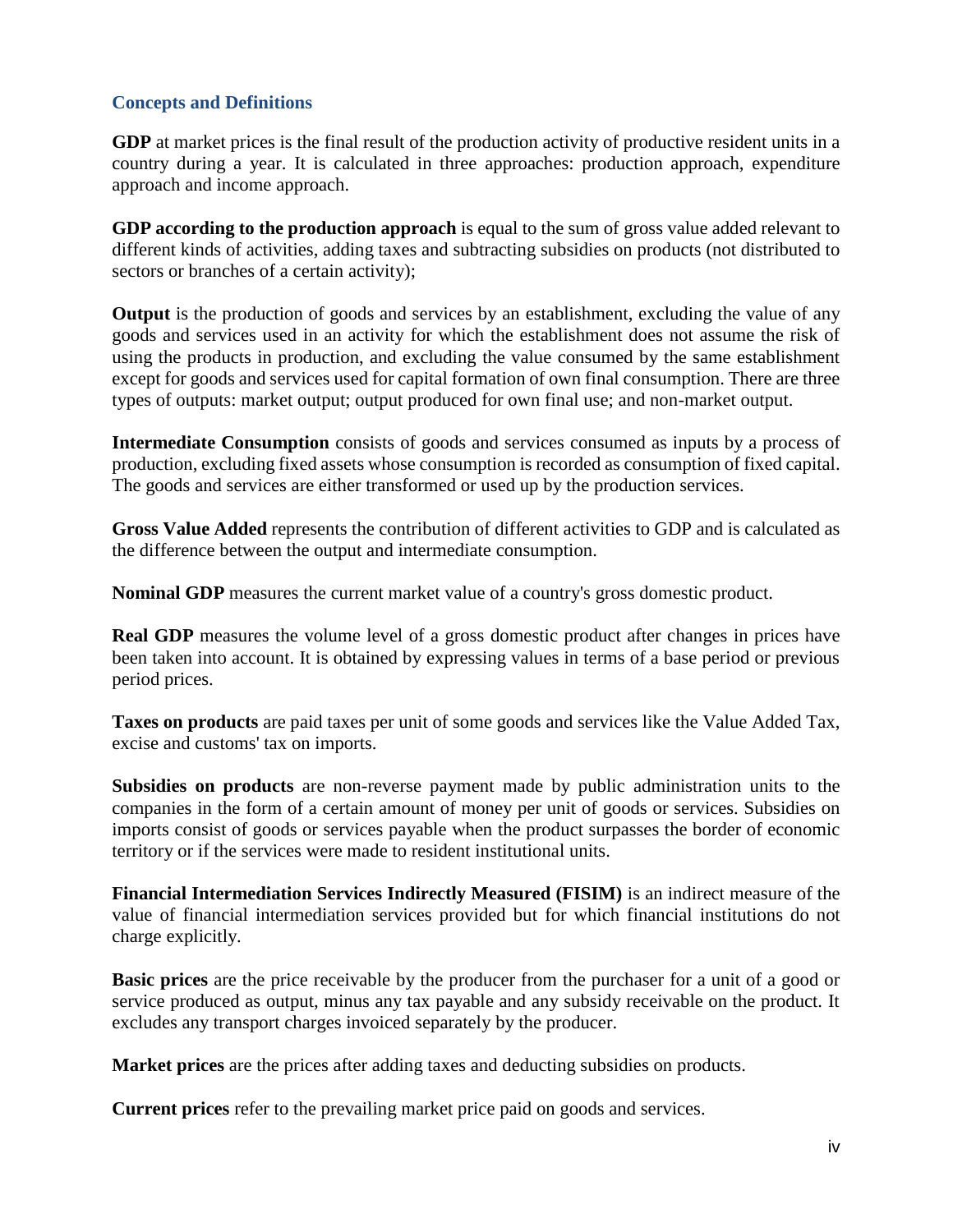**Constant prices** represent the estimation of production in real terms, deflated with prices of a base year or the previous year.

**The GDP deflator** is calculated as GDP at current prices divided by GDP at constant prices.

**Base year/Benchmark year** is the reference year against which data for subsequent periods are measured.

**GDP by expenditure approach** is the value of all goods and services available for final use and export. The expenditure approach measures the final use of produced output as the sum of final consumption (by households, NGOs, and government), gross capital formation and exports less imports.

**Final consumption** is one of the basic components of GDP by expenditure method. It consists of goods and services used by separate families or communities and is calculated as the sum of final consumption of a household, final consumption of general government and final consumption of non - profit institutions serving the households.

**Household's final consumption expenditure** contains all expenditures incurred by resident households on consumption goods or services. It includes as well as purchases of consumer goods and services, final consumption expenditure includes the estimated value of barter transactions, goods and services received in kind, and goods and services produced and consumed by the same household.

**General Government Final Consumption expenditure** consists of expenditure, including expenditure whose value must be estimated indirectly, incurred by general government on both individual consumption goods and services and collective consumption services.

**Non-Profit Institutions Serving Households (NPISH)** consist of the expenditure, including expenditure whose value must be estimated indirectly, incurred by resident NPISH on individual consumption goods and services and possibly on collective consumption services.

**Net Export** is the difference between the export of goods and services (FOB) and the import of goods and services (FOB).

**Gross fixed capital formation** is measured by the total value of a producer's acquisitions, less disposals, of fixed assets during the accounting period plus certain specified expenditures on services that add to the value of non-produced assets.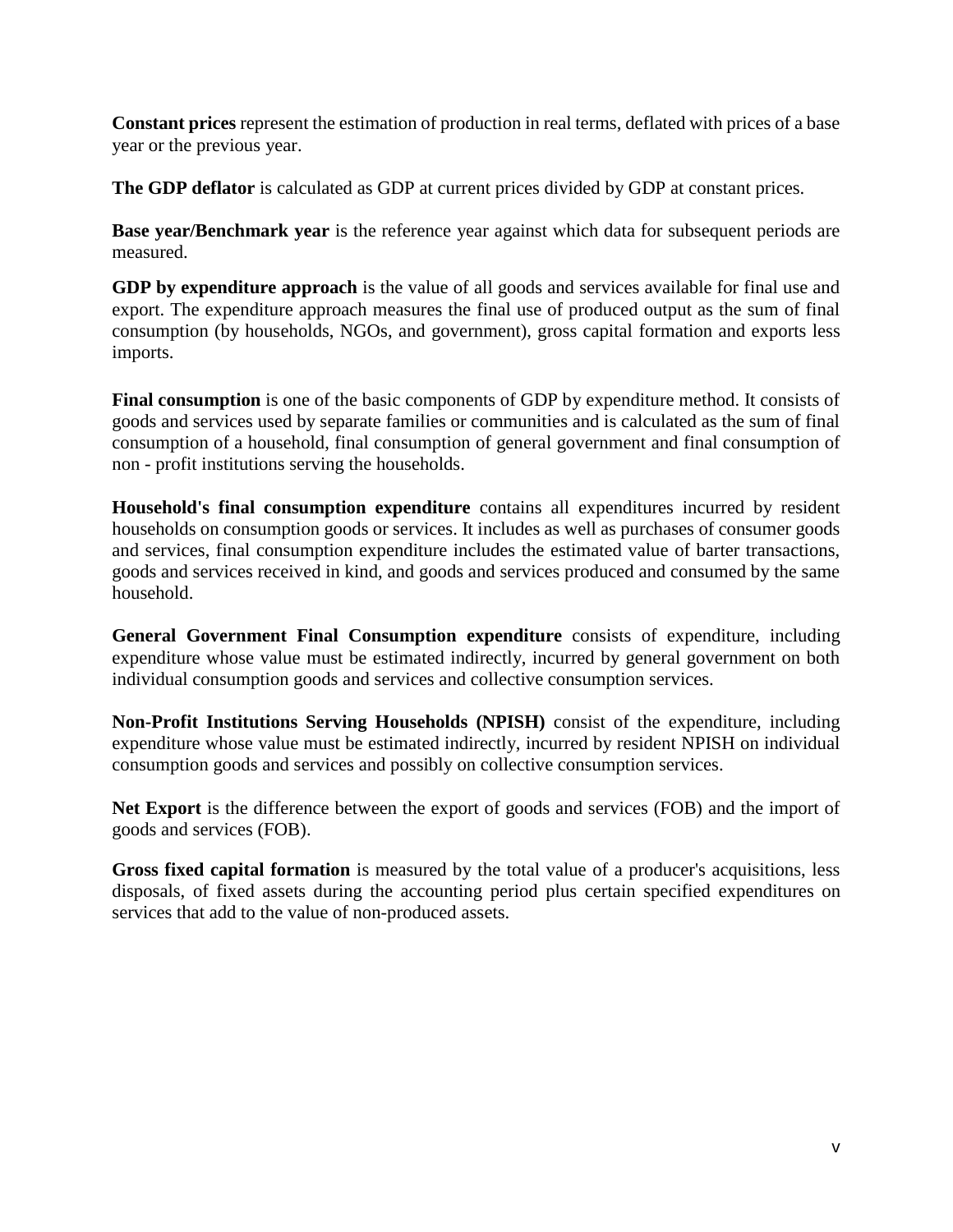## <span id="page-7-0"></span>**1 GDP by Production for 2020 and 2021**

### <span id="page-7-1"></span>**1.1 Real Gross Domestic Product**

The Gambian economy has expanded in 2021 registering a positive growth of 4.3 per cent compared to the revised positive growth of 0.6 per cent in 2020.

|  |  |  | <b>Table 1.1: Main Macroeconomic Indicators</b> |  |
|--|--|--|-------------------------------------------------|--|
|--|--|--|-------------------------------------------------|--|

| <b>Indicator</b>                                       |            | Year            |           |  |
|--------------------------------------------------------|------------|-----------------|-----------|--|
|                                                        |            | $2021*$<br>2020 |           |  |
| Gross Domestic Product (GDP) Constant price ('000,000) |            | 62,134          | 64,785    |  |
| Gross Domestic Product (GDP) Market price ('000,000)   |            | 93,330          | 104,947   |  |
| <b>GDP</b> Growth                                      |            | 0.6%            | 4.3%      |  |
| <b>GDP</b> Deflator                                    |            | 150             | 162       |  |
| Population (Estimate)                                  |            | 2,279,884       | 2,348,036 |  |
| GDP Per Capita                                         | <b>GMD</b> | 40,936          | 44,696    |  |
|                                                        | US\$       | 802             | 867       |  |

The Gross Domestic Product (GDP) at **constant market prices** for the year 2021 is estimated at a growth of 4.3 per cent compared to the 2020 revised growth of 0.6 per cent showing an increase of 3.7 percentage points. This increase is mainly attributed to the recovery from the negative effects of the global COVID-19 pandemic which resulted in an increase in the economic activities in industries within the Agriculture, Industry and Services sectors. (*See Table 2.5 & Figure 1).*

For the year under review 2021, the Agriculture sector registered a growth of 4.7 per cent compared to the revised growth of 10.6 per cent in 2020. Crop and Fishing registered growth of -9.1 per cent and 20.8 per cent respectively compared to the revised growth of 8.6 per cent and 11.7 per cent respectively in 2020. Livestock and Forestry registered growth of -9.6 per cent and -4.3 per cent respectively compared to the 2020 revised growth of 14.6 per cent and -2.2 per cent respectively. (*Table 2.5).*

The Industry sector registered a growth of 10.4 per cent in 2021, which is 2.2 percentage points more than the growth rate in 2020. The increase in growth in this sector in 2021 is as a result of an increase in the economic activities in Construction and Electricity supply registering growth of 20.5 per cent and 7.0 per cent respectively compared to the revised growth of 20.0 per cent and 14.5 per cent respectively in 2020. *(Table 2.5).*

The Services sector is estimated at a growth of 1.9 per cent in 2021 as against a lower growth of -5.0 per cent in 2020 showing an increase of 6.9 percentage points. This increase is mainly attributed to the recovery from the negative effects of the global COVID-19 pandemic which increased the economic activities in Accommodation and food service activities; Arts, entertainment and recreation; Finance and insurance activities; and Other service activities. *(Table 2.5).*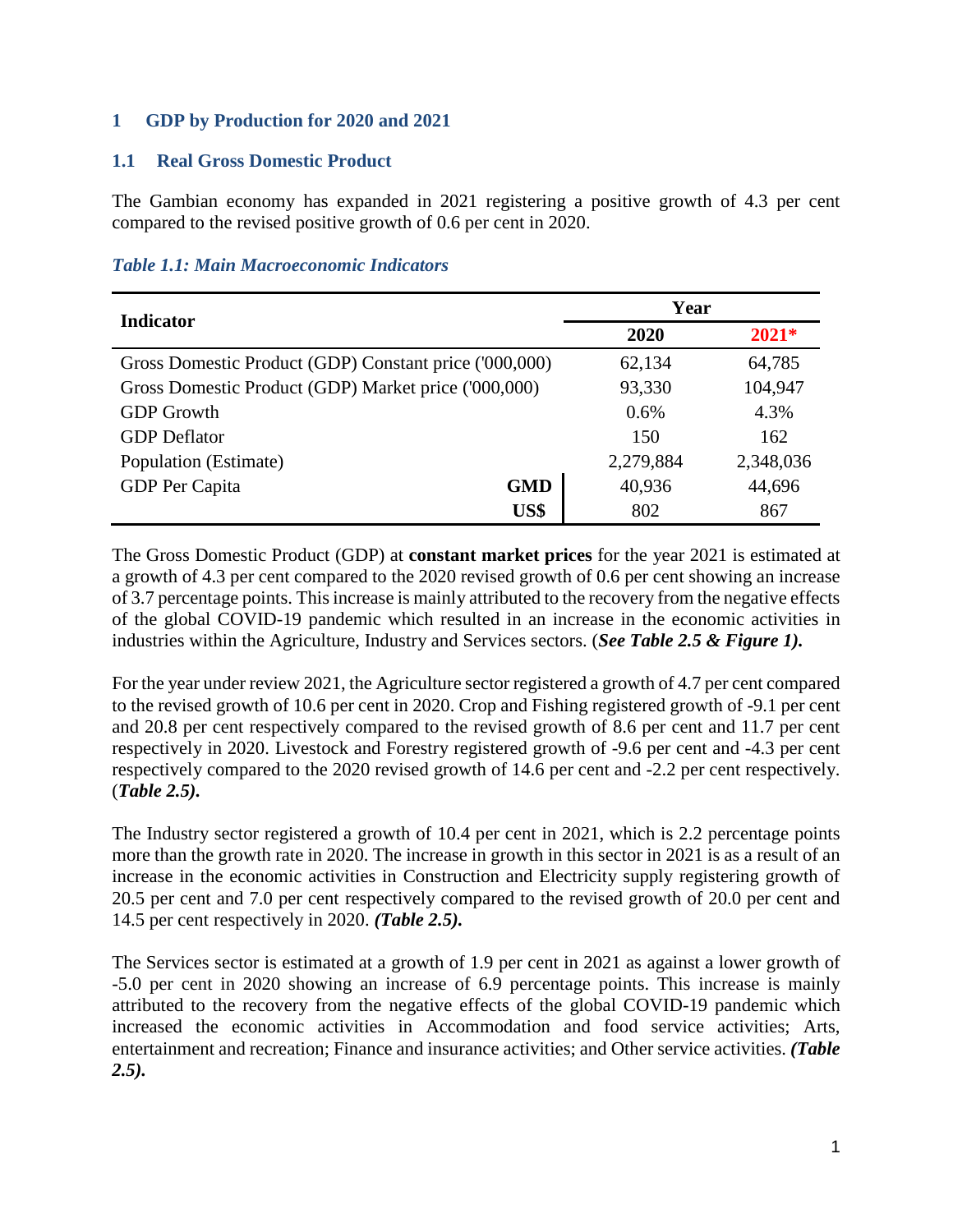## <span id="page-8-0"></span>**1.2 Nominal Gross Domestic Product**

In 2021, GDP at **current market prices** is estimated at GMD 104.9 billion compared to the revised estimate of GMD 93.3 billion in 2020. GDP per capita is, therefore, GMD 44, 696 or US\$ 867 per person for an estimated population of 2.3 million people at the nominal exchange rate of GMD 51.54 to 1 US Dollar *(Table 2.2.)*. In terms of percentage contribution to GDP, the Services sector continues to be the major contributor with a share of 57.5 per cent followed by the Agriculture sector (24.1 %) and the Industry sector (18.4 %). *(Table 2.4 & Figure 2).*

| <b>ISIC</b><br>Rev.4 | <b>Industry</b>                                                     | 2020      | 2021*      |
|----------------------|---------------------------------------------------------------------|-----------|------------|
|                      | <b>Gross Domestic Product (GDP) market price</b>                    | 93,329.81 | 104,946.66 |
| A                    | <b>Agriculture, forestry and fishing</b>                            | 19,826.99 | 23,527.72  |
|                      | Crop                                                                | 6,729.39  | 7,666.58   |
|                      | Livestock                                                           | 3,735.50  | 3,899.98   |
|                      | Forestry and logging                                                | 599.50    | 604.15     |
|                      | Fishing and aquaculture                                             | 8,762.59  | 11,357.01  |
|                      | <b>Industry</b>                                                     | 15,729.51 | 17,933.34  |
| B                    | Mining and quarrying                                                | 499.17    | 544.77     |
| $\mathbf C$          | Manufacturing                                                       | 2,439.07  | 1,963.24   |
| D                    | Electricity, gas, steam and air conditioning supply                 | 1,602.36  | 1,712.26   |
| ${\bf E}$            | Water supply, sewerage, waste management and remediation activities | 514.49    | 483.98     |
| $\mathbf F$          | Construction                                                        | 10,674.43 | 13,229.09  |
|                      | <b>Services</b>                                                     | 50,354.89 | 55,998.37  |
| G                    | Wholesale and retail trade; repair of motors and motorcycles        | 30,616.41 | 33,915.33  |
| H                    | Transport and storage                                               | 2,945.81  | 3,212.71   |
| I                    | Accommodation and food service activities                           | 695.41    | 883.02     |
| J                    | Information and Communication                                       | 3,168.31  | 3,118.97   |
| K                    | Financial and insurance activities                                  | 3,344.42  | 3,917.66   |
| L                    | Real estate activities                                              | 1,917.75  | 2,015.27   |
| M                    | Professional, scientific and technical activities                   | 132.74    | 128.55     |
| N                    | Administrative and support service activities                       | 565.32    | 623.51     |
| $\mathbf O$          | Public administration and defence; compulsory social security       | 2,934.85  | 3,341.25   |
| $\mathbf{P}$         | Education                                                           | 2,061.17  | 2,512.98   |
| $\overline{O}$       | Human health and social work activities                             | 817.07    | 968.00     |
| $\mathbf R$          | Arts, entertainment and recreation                                  | 300.11    | 411.52     |
| S                    | Other service activities                                            | 855.52    | 949.59     |
|                      | <b>GDP</b> basic price (Gross Value Added)                          | 85,911.39 | 97,459.42  |
|                      | Taxes less subsidies on products $(+)$                              | 7,418.42  | 7,487.24   |
|                      | <b>Population estimates</b>                                         | 2,279,884 | 2,348,036  |
|                      | GDP per Capita (GMD)                                                | 40,936    | 44,695     |
|                      | GDP per Capita (USD)                                                | 802       | 867        |
|                      | Exchange rate (1USD to GMD) annual average                          | 51.04     | 51.54      |

#### *Table 1.2: GDP at Current Price by Economic Activities, 2013 base year (GMD '000,000)*

*Table 1.3: Constant GDP estimates, 2013 base year (GMD '000,000)*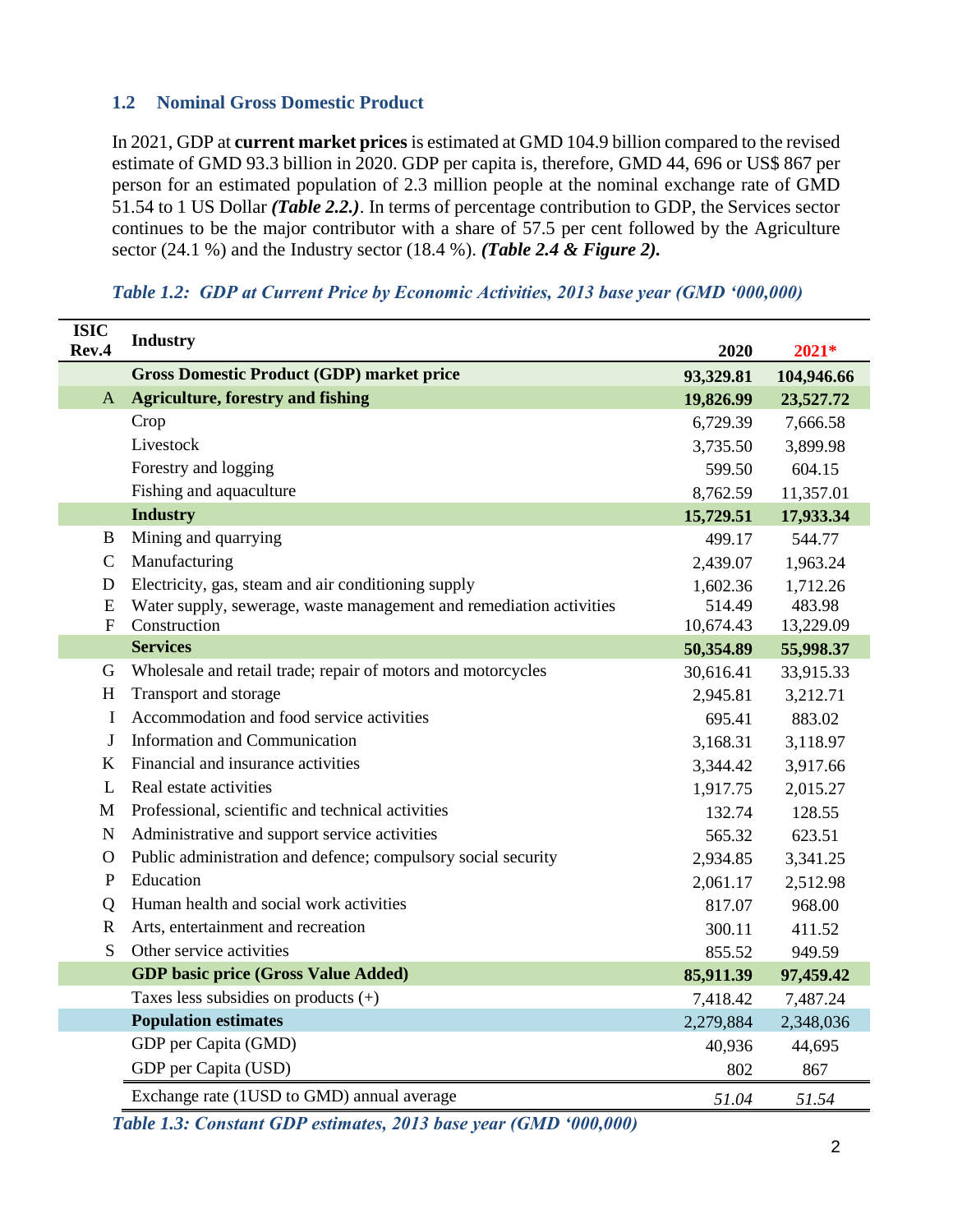| <b>ISIC</b><br>Rev.4 | <b>Industry</b>                                                     |           |           |
|----------------------|---------------------------------------------------------------------|-----------|-----------|
|                      |                                                                     | 2020      | 2021*     |
|                      | <b>Gross Domestic Product (GDP) market price</b>                    | 62,134.36 | 64,784.69 |
| $\mathbf{A}$         | <b>Agriculture, forestry and fishing</b>                            | 12,908.21 | 13,512.64 |
|                      | Crop                                                                | 4,851.16  | 4,407.75  |
|                      | Livestock                                                           | 1,852.13  | 1,673.48  |
|                      | Forestry and logging                                                | 247.25    | 236.53    |
|                      | Fishing and aquaculture                                             | 5,957.67  | 7,194.88  |
|                      | <b>Industry</b>                                                     | 11,518.69 | 12,717.07 |
| B                    | Mining and quarrying                                                | 448.11    | 445.77    |
| $\mathbf C$          | Manufacturing                                                       | 1,660.57  | 1,166.64  |
| D                    | Electricity, gas, steam and air conditioning supply                 | 781.69    | 836.40    |
| E                    | Water supply, sewerage, waste management and remediation activities | 473.06    | 445.00    |
| $\mathbf F$          | Construction                                                        | 8,155.25  | 9,823.26  |
|                      | <b>Services</b>                                                     | 33,509.13 | 34,139.70 |
| G                    | Wholesale and retail trade; repair of motors and motorcycles        | 19,392.02 | 19,996.33 |
| H                    | Transport and storage                                               | 2,345.36  | 2,337.18  |
| I                    | Accommodation and food service activities                           | 418.17    | 502.72    |
| J                    | Information and Communication                                       | 2,977.27  | 2,996.16  |
| K                    | Financial and insurance activities                                  | 1,478.84  | 1,575.29  |
| L                    | Real estate activities                                              | 1,389.89  | 1,423.10  |
| M                    | Professional, scientific and technical activities                   | 89.62     | 95.21     |
| N                    | Administrative and support service activities                       | 385.70    | 405.42    |
| $\Omega$             | Public administration and defence; compulsory social security       | 1,852.26  | 1,964.00  |
| P                    | Education                                                           | 1,752.33  | 1,246.43  |
| $\mathbf Q$          | Human health and social work activities                             | 597.81    | 648.73    |
| R                    | Arts, entertainment and recreation                                  | 241.81    | 323.22    |
| S                    | Other service activities                                            | 588.05    | 625.92    |
|                      | <b>GDP</b> basic price (Gross Value Added)                          | 57,936.02 | 60,369.41 |
|                      | Taxes less subsidies on products $(+)$                              | 4,198.34  | 4,415.28  |

*Table 1.4: Sectoral Contribution to GDP estimates, 2013 base year:*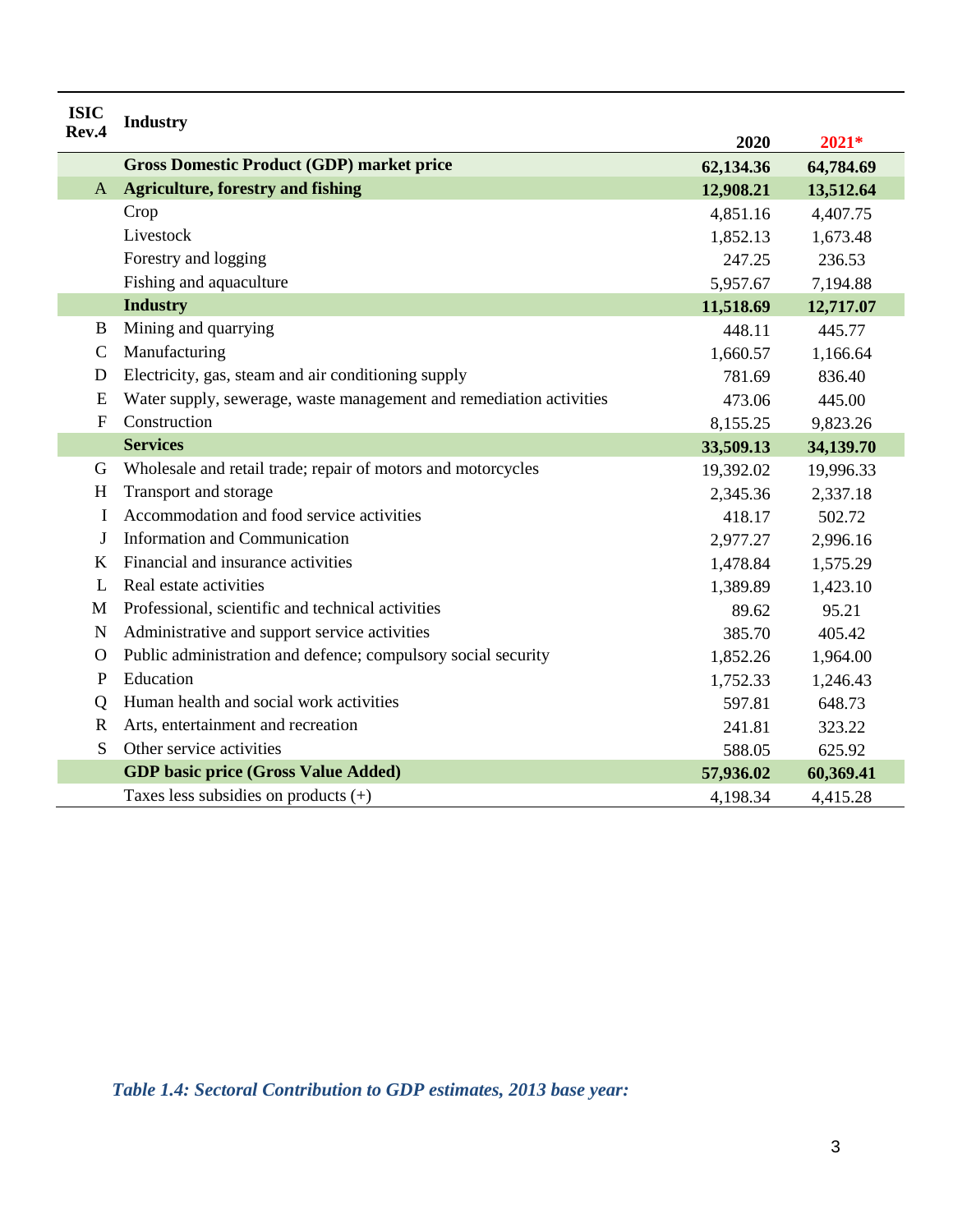| <b>ISIC</b><br>Rev.4 | <b>Industry</b>                                                     | 2020       | 2021* |
|----------------------|---------------------------------------------------------------------|------------|-------|
| A                    | <b>Agriculture, forestry and fishing</b>                            | 23.1       | 24.1  |
|                      | Crop                                                                | 7.8        | 7.9   |
|                      | Livestock                                                           | 4.3        | 4.0   |
|                      | Forestry and logging                                                | 0.7        | 0.6   |
|                      | Fishing and aquaculture                                             | 10.2       | 11.7  |
|                      | <b>Industry</b>                                                     | 18.3       | 18.4  |
| B                    | Mining and quarrying                                                | 0.6        | 0.6   |
| C                    | Manufacturing                                                       | 2.8        | 2.0   |
| D                    | Electricity, gas, steam and air conditioning supply                 | 1.9        | 1.8   |
| E                    | Water supply, sewerage, waste management and remediation activities | 0.6        | 0.5   |
| $\mathbf{F}$         | Construction                                                        | 12.4       | 13.6  |
|                      | <b>Services</b>                                                     | 58.6       | 57.5  |
| G                    | Wholesale and retail trade; repair of motors and motorcycles        | 35.6       | 34.8  |
| H                    | Transport and storage                                               | 3.4        | 3.3   |
| I                    | Accommodation and food service activities                           | 0.8        | 0.9   |
| J                    | Information and Communication                                       | 3.7        | 3.2   |
| K                    | Financial and insurance activities                                  | 3.9        | 4.0   |
| L                    | Real estate activities                                              | 2.2        | 2.1   |
| M                    | Professional, scientific and technical activities                   | 0.2        | 0.1   |
| $\mathbf N$          | Administrative and support service activities                       | 0.7        | 0.6   |
| $\Omega$             | Public administration and defence; compulsory social security       | 3.4        | 3.4   |
| $\mathbf{P}$         | Education                                                           | 2.4        | 2.6   |
| Q                    | Human health and social work activities                             | 1.0        | 1.0   |
| $\mathbf R$          | Arts, entertainment and recreation                                  | 0.3        | 0.4   |
| S                    | Other service activities                                            | 1.0        | 1.0   |
|                      | <b>GDP</b> basic price (Gross Value Added)                          | <b>100</b> | 100   |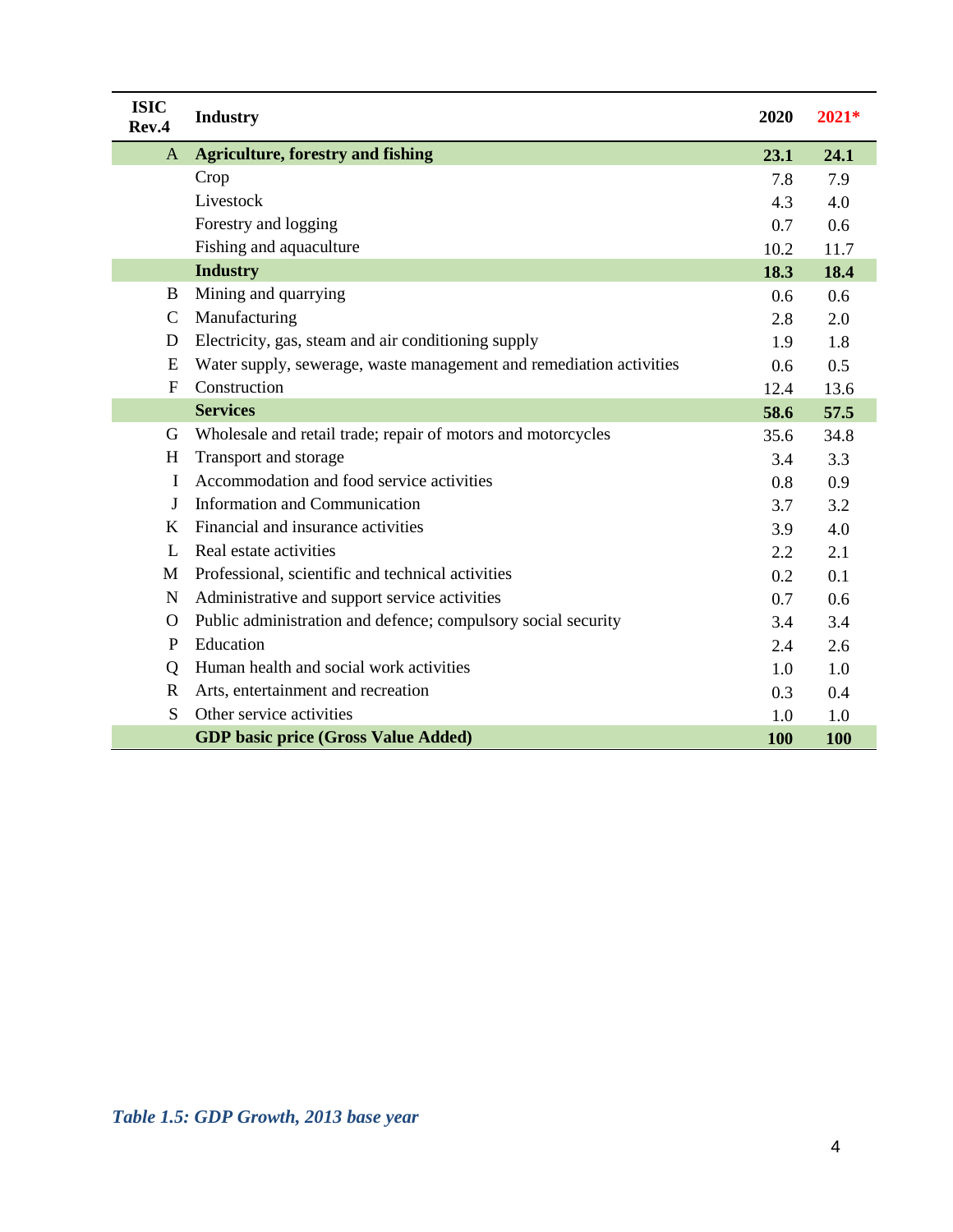| <b>ISIC</b><br>Rev.4 | <b>Industry</b>                                                     | 2020     | $2021*$  |
|----------------------|---------------------------------------------------------------------|----------|----------|
|                      | <b>Gross Domestic Product (GDP) market price</b>                    | $0.6\%$  | 4.3%     |
| A                    | <b>Agriculture, forestry and fishing</b>                            | 10.6%    | 4.7%     |
|                      | Crop                                                                | 8.6%     | $-9.1%$  |
|                      | Livestock                                                           | 14.6%    | $-9.6%$  |
|                      | Forestry and logging                                                | $-2.2%$  | $-4.3%$  |
|                      | Fishing and aquaculture                                             | 11.7%    | 20.8%    |
|                      | <b>Industry</b>                                                     | 8.2%     | 10.4%    |
| B                    | Mining and quarrying                                                | 31.0%    | $-0.5%$  |
| $\mathsf{C}$         | Manufacturing                                                       | $-29.6%$ | $-29.7%$ |
| D                    | Electricity, gas, steam and air conditioning supply                 | 14.5%    | 7.0%     |
| E                    | Water supply, sewerage, waste management and remediation activities | 1.6%     | $-5.9\%$ |
| $\mathbf F$          | Construction                                                        | 20.0%    | 20.5%    |
|                      | <b>Services</b>                                                     | $-5.0%$  | 1.9%     |
| G                    | Wholesale and retail trade; repair of motors and motorcycles        | $-4.5%$  | 3.1%     |
| H                    | Transport and storage                                               | $-1.8%$  | $-0.3%$  |
| I                    | Accommodation and food service activities                           | $-65.4%$ | 20.2%    |
| J                    | <b>Information and Communication</b>                                | 1.6%     | 0.6%     |
| K                    | Financial and insurance activities                                  | 1.7%     | 6.5%     |
| L                    | Real estate activities                                              | 3.3%     | 2.4%     |
| M                    | Professional, scientific and technical activities                   | $-3.2%$  | 6.2%     |
| N                    | Administrative and support service activities                       | $-37.0%$ | 5.1%     |
| $\mathbf O$          | Public administration and defence; compulsory social security       | 7.8%     | 6.0%     |
| $\mathbf{P}$         | Education                                                           | 2.0%     | $-28.9%$ |
| Q                    | Human health and social work activities                             | 31.1%    | 8.5%     |
| $\mathbf R$          | Arts, entertainment and recreation                                  | $-36.4%$ | 33.7%    |
| S                    | Other service activities                                            | $-9.7%$  | 6.4%     |
|                      | <b>GDP</b> basic price (Gross Value Added)                          | 0.6%     | 4.2%     |
|                      | Taxes less subsidies on products $(+)$                              | 0.1%     | 5.2%     |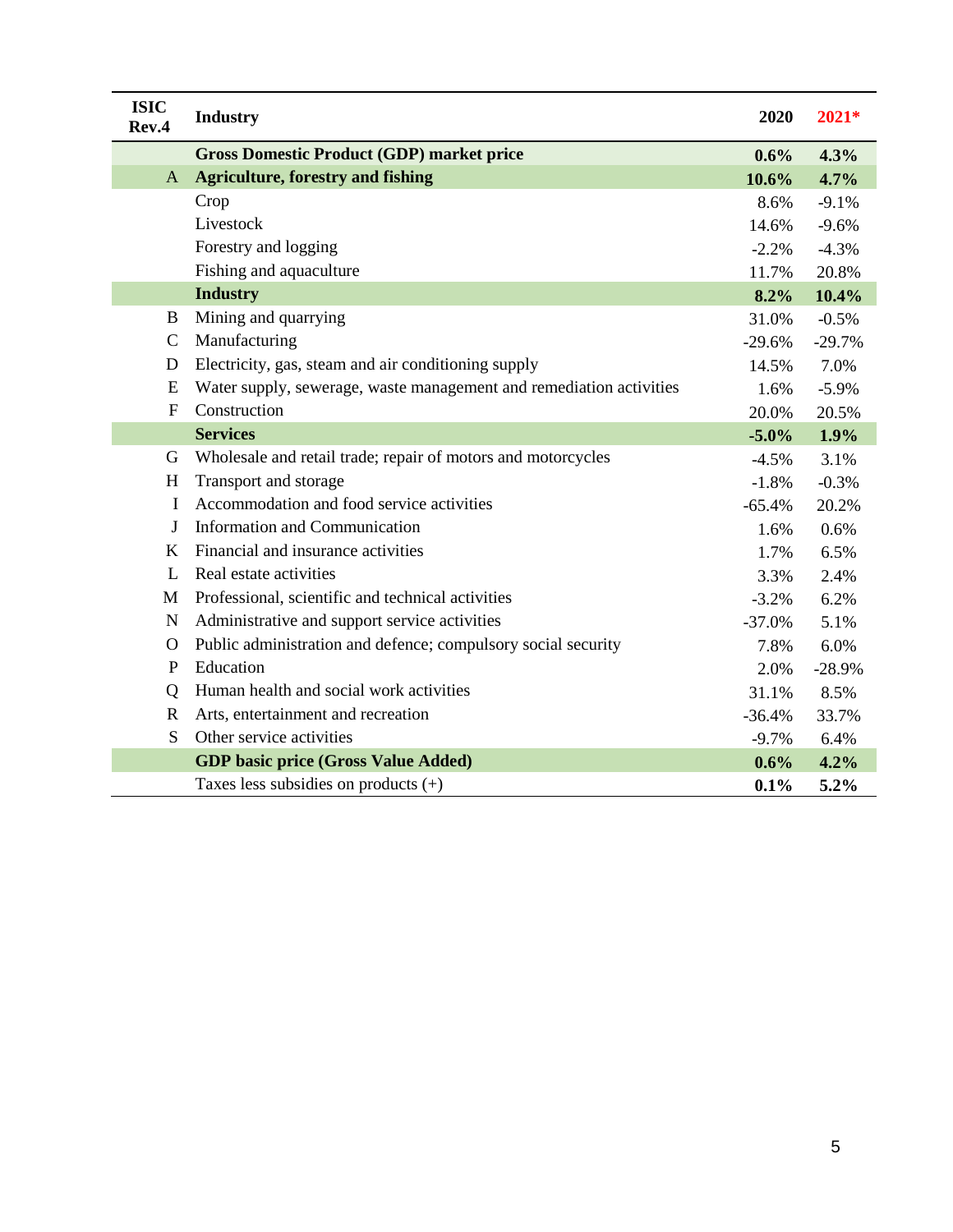|  |  |  | Table 1.6: GDP Deflator, 2013 base year |  |  |  |
|--|--|--|-----------------------------------------|--|--|--|
|--|--|--|-----------------------------------------|--|--|--|

| <b>ISIC</b><br>Rev.4 | <b>Industry</b>                                                     | 2020  | 2021* |
|----------------------|---------------------------------------------------------------------|-------|-------|
|                      | <b>Gross Domestic Product (GDP) market price</b><br>150.2           | 150.2 | 162.0 |
| $\mathbf{A}$         | <b>Agriculture, forestry and fishing</b>                            | 153.6 | 174.1 |
|                      | Crop                                                                | 138.7 | 173.9 |
|                      | Livestock                                                           | 201.7 | 233.0 |
|                      | Forestry and logging                                                | 242.5 | 255.4 |
|                      | Fishing and aquaculture                                             | 147.1 | 157.8 |
|                      | <b>Industry</b>                                                     | 136.6 | 141.0 |
| B                    | Mining and quarrying                                                | 111.4 | 122.2 |
| $\mathsf{C}$         | Manufacturing                                                       | 146.9 | 168.3 |
| D                    | Electricity, gas, steam and air conditioning supply                 | 205.0 | 204.7 |
| E                    | Water supply, sewerage, waste management and remediation activities | 108.8 | 108.8 |
| $\mathbf{F}$         | Construction                                                        | 130.9 | 134.7 |
|                      | <b>Services</b>                                                     | 150.3 | 164.0 |
| G                    | Wholesale and retail trade; repair of motors and motorcycles        | 157.9 | 169.6 |
| H                    | Transport and storage                                               | 125.6 | 137.5 |
| I                    | Accommodation and food service activities                           | 166.3 | 175.7 |
| J                    | <b>Information and Communication</b>                                | 106.4 | 104.1 |
| K                    | Financial and insurance activities                                  | 226.2 | 248.7 |
| L                    | Real estate activities                                              | 138.0 | 141.6 |
| M                    | Professional, scientific and technical activities                   | 148.1 | 135.0 |
| N                    | Administrative and support service activities                       | 146.6 | 153.8 |
| $\mathbf{O}$         | Public administration and defence; compulsory social security       | 158.4 | 170.1 |
| P                    | Education                                                           | 117.6 | 201.6 |
| Q                    | Human health and social work activities                             | 136.7 | 149.2 |
| $\mathbf R$          | Arts, entertainment and recreation                                  | 124.1 | 127.3 |
| S                    | Other service activities                                            | 145.5 | 151.7 |
|                      | <b>GDP basic price (Gross Value Added)</b>                          | 148.3 | 161.4 |
|                      | Taxes less subsidies on products $(+)$                              | 176.7 | 169.6 |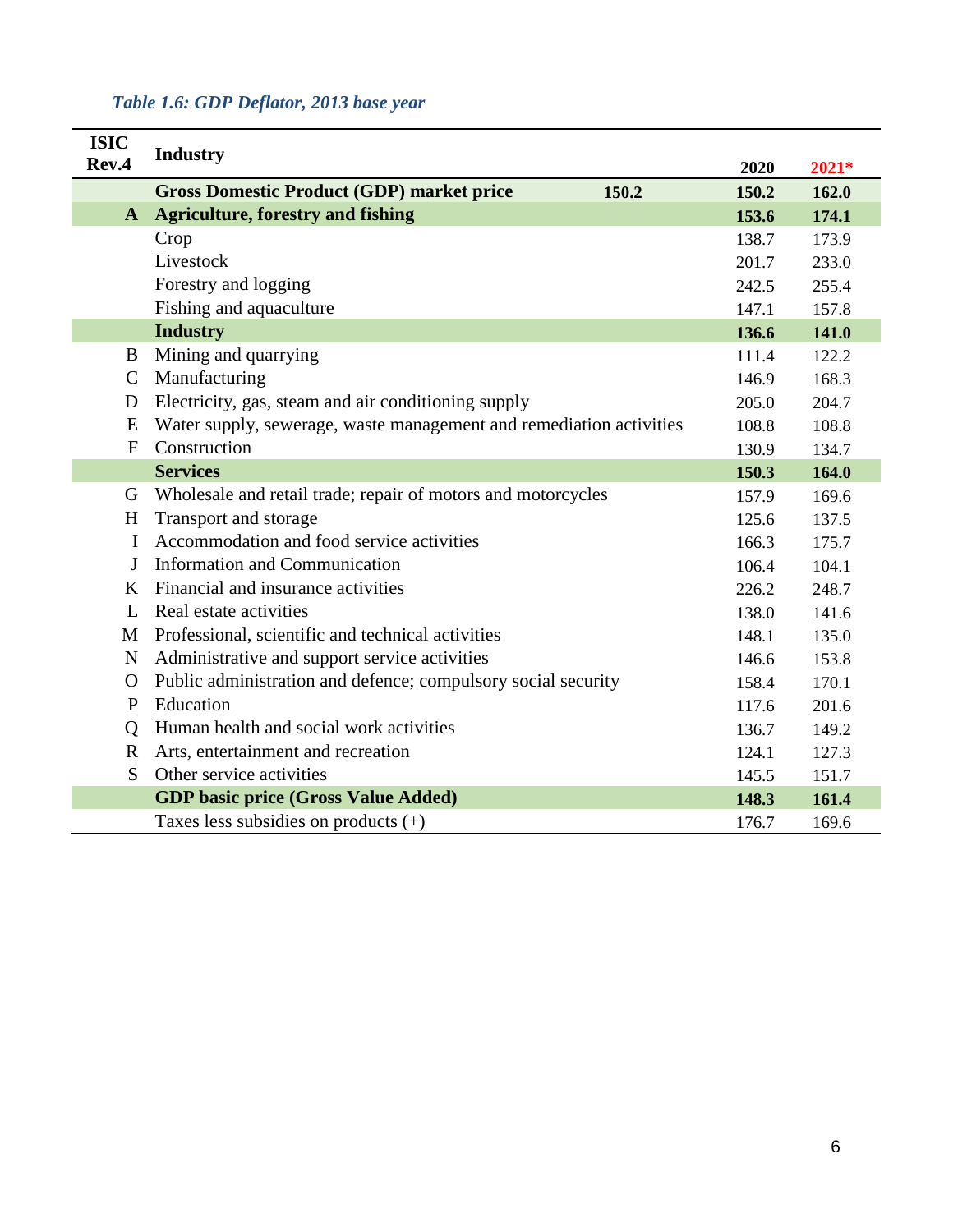

*Figure 1: GDP at Constant prices, 2013 Base Year, (GMD '000,000) and Real GDP Growth Rate (2015 - 2021)* 

*Figure 2: Sector Contribution to GDP, 2013 Base Year (2015 - 2021)*

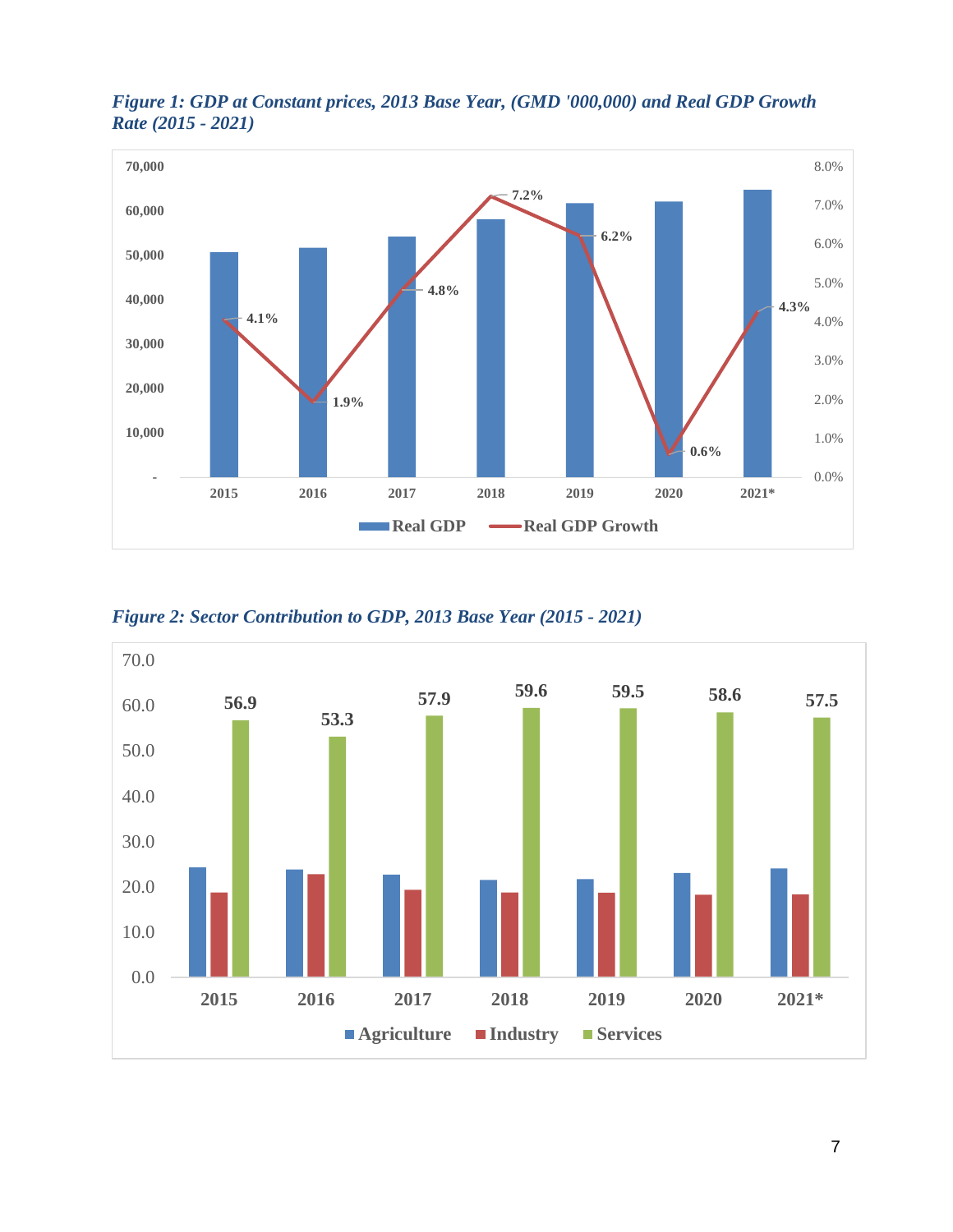## <span id="page-14-0"></span>**2 GDP by Expenditure for 2020 and 2021**

Analysis of GDP by expenditure at current market prices for the different components (final consumption expenditure, gross fixed capital formation and net exports) reveals that **final consumption expenditure** which is an aggregate of consumption expenditures for households, general government, and non-profit institutions serving households is estimated at GMD 102.7 billion in 2021 compared to GMD 90.3 billion in 2020*.* This accounts for 96.5 per cent and 95.9 per cent of GDP for 2021 and 2020 respectively, thus constituting a major share of GDP by expenditure. (*See Figure 3 & Table 3.***3.).**

At constant market prices, final consumption expenditure for 2021 is estimated at GMD 61.2 billion compared to the revised estimate of GMD 59.8 billion in 2020 with a growth rate of 2.3 per cent in 2021 as opposed to 1.5 per cent in 2020; meaning that final consumption expenditure had increased by 0.8 Percentage points within this timeframe. *(Table 3.2 & Table 3.4).*

Expenditure on **gross fixed capital formation** contributes 32.1 per cent to GDP both in 2021 and 2020. Construction accounted for 26.2 per cent and 22.0 per cent of GDP in 2021 and 2020 respectively; whilst capital assets accounted for 4.8 per cent and 8.8 per cent of GDP in 2021 and 2020 respectively. Growth in gross fixed capital formation in 2021 is -2.3 per cent compared to the revised estimate of 44.1 per cent in 2020. *(Table 3.3. & Table 3.4).*

N**et exports** (exports less imports) accounted for -28.6 per cent and -27.9 per cent of GDP in 2021 and 2020 respectively. Net exports registered a growth of -11.6 per cent in 2021 compared to the revised growth of 81.8 per cent in 2020. *(Table 3.4).*



*Figure 2: Components of GDP by Expenditure 2020 and 2021, 2013 base year*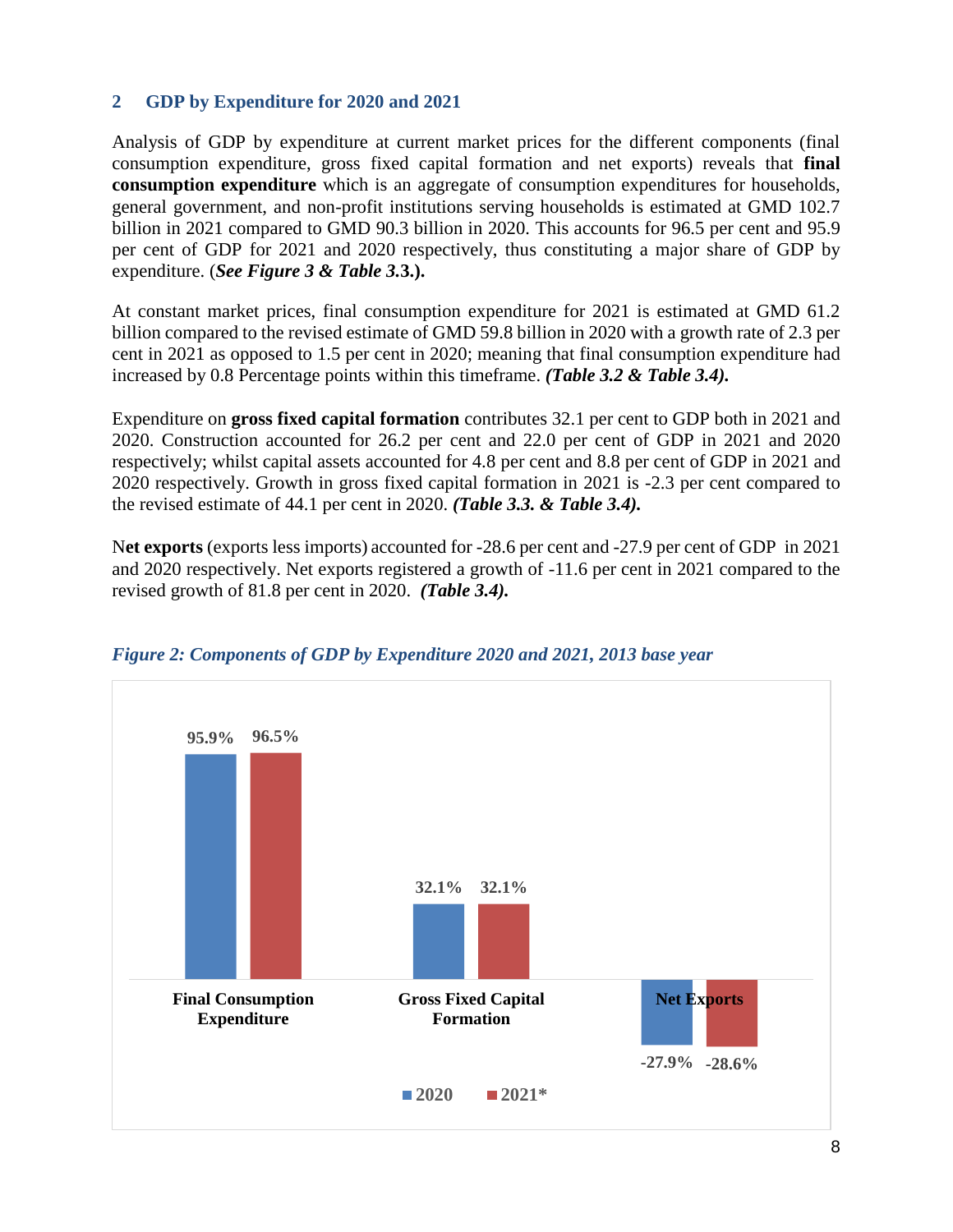| <b>Description</b>                               | 2020      | $2021*$   |
|--------------------------------------------------|-----------|-----------|
| <b>Final Consumption Expenditure</b>             | 90,281    | 102,694   |
| <b>General Government Final Consumption</b>      | 8,392     | 10,293    |
| Households Final Consumption Expenditures        | 80,032    | 90,182    |
| <b>NPISH Final Consumption</b>                   | 1,857     | 2,219     |
| <b>Gross Fixed Capital Formation</b>             | 30,185    | 34,147    |
| <b>Total Construction</b>                        | 20,727    | 27,890    |
| <b>Total Capital Goods</b>                       | 8,331     | 5,085     |
| Livestock                                        | 1,127     | 1,172     |
| <b>Domestic Demand</b>                           | 120,466   | 136,841   |
| Net exports                                      | $-26,301$ | $-30,447$ |
| Export of Goods and Services (FOB)               | 8,967     | 6,980     |
| <b>Exports of Goods</b>                          | 3,576     | 1,631     |
| <b>Exports of Services</b>                       | 5,391     | 5,349     |
| Import of Goods and Services (FOB)               | $-35,267$ | $-37,427$ |
| <b>Imports of Goods</b>                          | $-29,696$ | $-31,301$ |
| <b>Imports of Services</b>                       | $-5,572$  | $-6,126$  |
| Statistical discrepancy                          | $-835$    | $-1,448$  |
| <b>Gross Domestic Product (GDP) market price</b> | 93,330    | 104,947   |

## *Table 2.1: GDP by Expenditure at current prices, 2013 base year (GMD '000,000)*

## *Table 2.2: GDP by Expenditure at constant prices, 2013 base year (GMD '000,000)*

| <b>Description</b>                                 | 2020      | $2021*$   |
|----------------------------------------------------|-----------|-----------|
| <b>Final Consumption Expenditure</b>               | 59,811    | 61,161    |
| <b>General Government Final Consumption</b>        | 6,570     | 6,051     |
| Households Final Consumption Expenditures          | 51,809    | 53,729    |
| <b>NPISH Final Consumption</b>                     | 1,433     | 1,381     |
| <b>Gross Fixed Capital Formation</b>               | 24,614    | 24,058    |
| <b>Total Construction</b>                          | 16,650    | 20,218    |
| <b>Total Capital Goods</b>                         | 7,486     | 3,346     |
| Livestock                                          | 478       | 494       |
| <b>Domestic Demand</b>                             | 84,425    | 85,219    |
| <b>Net exports</b>                                 | $-21,507$ | $-19,018$ |
| Export of Goods and Services (FOB)                 | 6,632     | 4,831     |
| <b>Exports of Goods</b>                            | 2,340     | 939       |
| <b>Exports of Services</b>                         | 4,292     | 3,891     |
| Import of Goods and Services (FOB)                 | $-28,139$ | $-23,849$ |
| <b>Imports of Goods</b>                            | $-23,703$ | $-19,392$ |
| <b>Imports of Services</b>                         | $-4,436$  | $-4,457$  |
| Statistical discrepancy                            | $-784$    | $-1,416$  |
| <b>Gross Domestic Product (GDP) constant price</b> | 62,134    | 64,785    |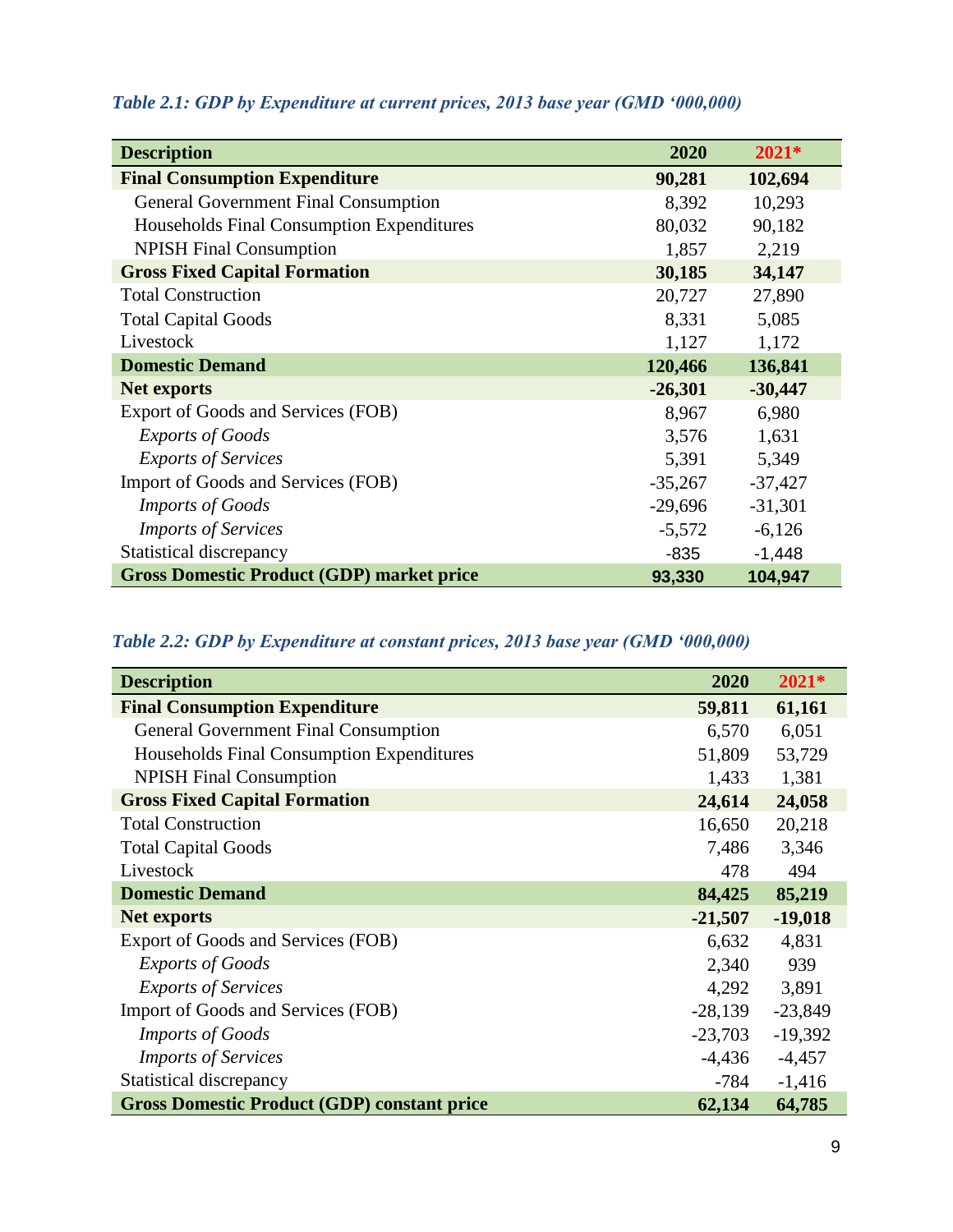## *Table 2.3: Structure of GDP by Expenditure Component*

| <b>Description</b>                                   | 2020    | $2021*$    |
|------------------------------------------------------|---------|------------|
| <b>Final Consumption Expenditure</b>                 | 95.9    | 96.5       |
| General Government final consumption                 | 8.9     | 9.7        |
| Households Final Consumption Expenditures            | 85.0    | 84.8       |
| NPISH final consumption                              | 2.0     | 2.1        |
| <b>Gross Fixed Capital Formation</b>                 | 23.8    | 32.1       |
| <b>Total Construction</b>                            | 18.9    | 22.0       |
| <b>Total Capital Goods</b>                           | 3.9     | 8.8        |
| Livestock                                            | 1.0     | 1.2        |
| <b>Domestic Demand</b>                               | 115.1   | 127.9      |
| Net exports                                          | $-15.1$ | $-27.9$    |
| Export of Goods and Services (FOB)                   | 19.5    | 9.5        |
| <b>Exports of Goods</b>                              | 8.3     | 3.8        |
| <b>Exports of Services</b>                           | 11.1    | 5.7        |
| Import of Goods and Services (FOB)                   | $-34.6$ | $-37.5$    |
| <b>Imports of Goods</b>                              | $-28.8$ | $-31.5$    |
| <b>Imports of Services</b>                           | $-5.8$  | $-5.9$     |
| Statistical discrepancies and changes in inventories | $-3.6$  | $-0.9$     |
| <b>Gross Domestic Product (GDP) market price</b>     | 100     | <b>100</b> |

## *Table 2.4: GDP Growth rates by Expenditure Component*

| <b>Description</b>                                 | 2020      | $2021*$  |
|----------------------------------------------------|-----------|----------|
| <b>Final Consumption Expenditure</b>               | 1.5%      | 2.3%     |
| General Government final consumption               | 31.3%     | $-7.9\%$ |
| Households Final Consumption Expenditures          | $-1.2%$   | 3.7%     |
| NPISH final consumption                            | $-2.7%$   | $-3.6%$  |
| <b>Gross Fixed Capital Formation</b>               | 44.1%     | $-2.3%$  |
| <b>Total Construction</b>                          | 21.1%     | 21.4%    |
| <b>Total Capital Goods</b>                         | 161.6%    | $-55.3%$ |
| Livestock                                          | 0.3%      | 3.4%     |
| <b>Domestic Demand</b>                             | 11.1%     | $0.9\%$  |
| <b>Net exports</b>                                 | 81.8%     | $-11.6%$ |
| Export of Goods and Services (FOB)                 | $-49.9\%$ | $-27.2%$ |
| <b>Exports of Goods</b>                            | $-54.1%$  | $-59.8%$ |
| <b>Exports of Services</b>                         | $-47.3%$  | $-9.3%$  |
| Import of Goods and Services (FOB)                 | 12.2%     | $-15.2%$ |
| <b>Imports of Goods</b>                            | 15.4%     | $-18.2%$ |
| <b>Imports of Services</b>                         | $-2.2%$   | 0.5%     |
| <b>Gross Domestic Product (GDP) constant price</b> | 0.6%      | 4.3%     |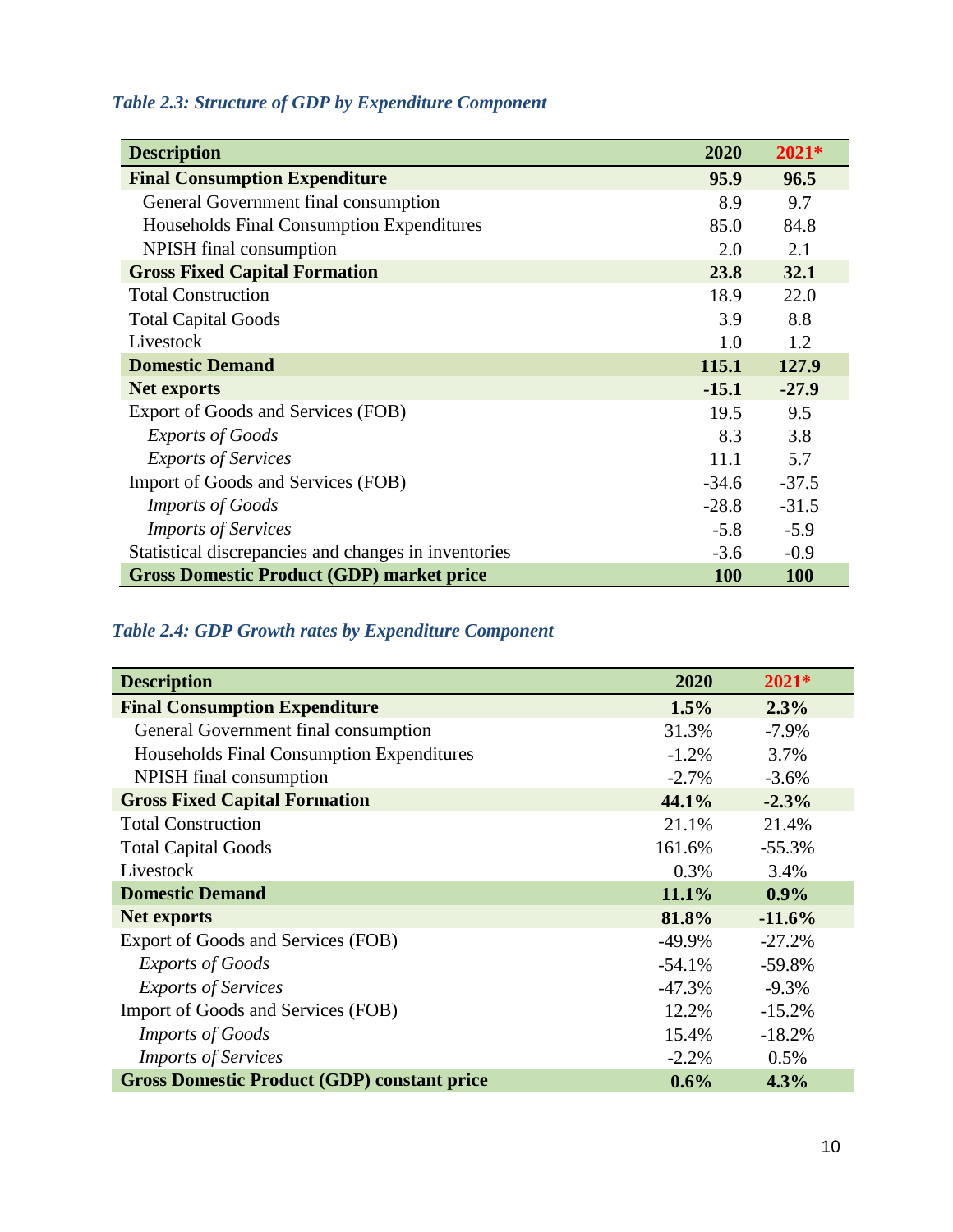#### *Table 2.5: Deflators of GDP by Expenditure*

| <b>Description</b>                               | 2020  | $2021*$ |
|--------------------------------------------------|-------|---------|
| <b>Final Consumption Expenditure</b>             | 150.9 | 167.9   |
| General Government final consumption             | 127.7 | 170.1   |
| Households Final Consumption Expenditures        | 154.5 | 167.8   |
| NPISH final consumption                          | 129.6 | 160.7   |
| <b>Gross Fixed Capital Formation</b>             | 122.6 | 141.9   |
| <b>Total Construction</b>                        | 124.5 | 137.9   |
| <b>Total Capital Goods</b>                       | 111.3 | 152.0   |
| Livestock                                        | 235.9 | 237.1   |
| <b>Domestic Demand</b>                           | 142.7 | 160.6   |
| <b>Net exports</b>                               | 122.3 | 160.1   |
| Export of Goods and Services (FOB)               | 135.2 | 144.5   |
| <b>Exports of Goods</b>                          | 152.8 | 173.7   |
| <b>Exports of Services</b>                       | 125.6 | 137.5   |
| <b>Import of Goods and Services (FOB)</b>        | 125.3 | 156.9   |
| <b>Imports of Goods</b>                          | 125.3 | 161.4   |
| <b>Imports of Services</b>                       | 125.6 | 137.5   |
| <b>Gross Domestic Product (GDP) market price</b> | 149.7 | 160.7   |

#### <span id="page-17-0"></span>**3 Data Sources**

<span id="page-17-1"></span>Various statistical and administrative sources are used for the estimation of GDP for both the production and expenditure approaches. Data used include statistical products of the Gambia Bureau of Statistics (GBoS) and administrative data from different national institutions (Ministry of Finance and Economic Affairs, Ministry of Agriculture, Department of Fisheries, Gambia Revenue Authority, Central Bank of The Gambia, and the National Water and Electricity Company (NAWEC, etc), Non-Governmental Organizations and Private Establishments (schools, hospitals, clinics, businesses).

#### **4 Revision Policies**

The estimates of annual GDP follow the same revision policy for both the production and expenditure approaches. Both approaches are compiled and published in two stages, with estimates generated at each stage being dependent on available data.

- The first stage includes provisional estimates of the annual accounts of GDP for year "t" which are done at the period  $(t+1) + 4$  months.
- The second stage includes the revised estimates of GDP for year  $(t-1)$  which are done at period  $(t+1) + 4$  months. In this stage, when the data of year  $(t-1)$  is received, the data of year  $(t-1)$ is reviewed against the initial data received to incorporate any changes made to year (t-1) and to ensure the consistency of the two consecutive years.